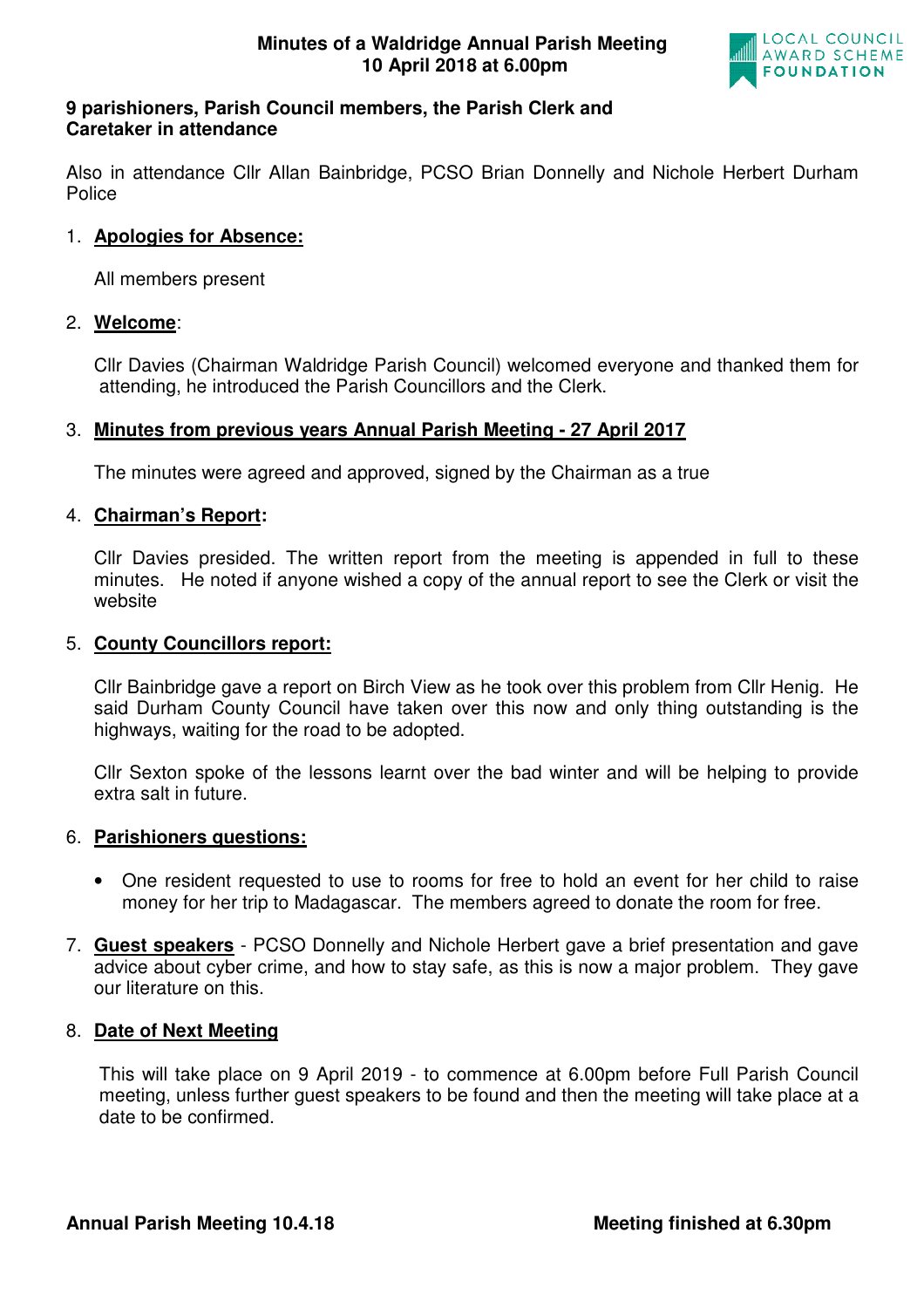## **Chairman's report – Annual Parish Meeting**

I would like to welcome everyone and thank you for attending this evening. This meeting is held in addition to the normal Parish meetings which are held every month, except August, making 11 in total.

I would also like to introduce our team for the year ahead Our Parish Clerk- Angela Foster Councillors Kath Foster, Katie Warren, Melanie Howie, Kat Harding, Geoff Cork, Glen Martin, Paul Sexton and and Brian Laidler our caretaker. I would also like to take the opportunity to thank Carol Harris, Julie McDonald, Judith Baker and Chris Moody who has stepped down from the council this year.

All our contact details are available on our website at www.waldridgeparish.co.uk, and in our Clippings newsletter, which is personally delivered by the Councillors to all residents 4 times per year.

The Parish are always happy to have parishioners attend our meetings, raising local issues and concerns, to requesting assistance and information. We can't promise to achieve what everyone wants, but we can promise that we will do everything in our power to act on your behalf.

The Council is here to serve everyone in the area, so if you have any views or ideas to help improve the work of the Parish Council, please let us know as we are always interested to hear you.

Throughout the year we have organised and held many events which will be discussed in our Annual Report. We review these activities constantly; hoping to make everything we are involved in even more successful than in previous years. The aim of these events is to provide a community based events where families and friends can spend valuable, fun filled time together without needing to spend a lot of money. The events have been a great success this year with good feedback. When the Annual Report is issued, you will see just how much has been organised for the Parish, by the Parish, in the last year.

The Parish would like to invite all residents to take an active role in these events and also in our environment by joining one of the many working parties that are organised. Even if you were to just pop along and give 15 minutes once a year to help us pitch an event tent or just set up a table, this would be a most welcome contribution. You'll be made very welcome.

We decided not to re- enter Northumbria in Bloom this year having taken a year out last, the working group has, thanks to the hard work of Councillor Cork, Brian our Caretaker and our hard working volunteers have developed and grown beyond expectations once again. We have sponsored flower beds and as always, the parish looks in great shape with the addition of these beds. This year is going to be slightly different with a bigger focus on the wider community within the Chester le Street AAP bringing more communities into activity, I'm sure Geoff will answer any questions you may have later.